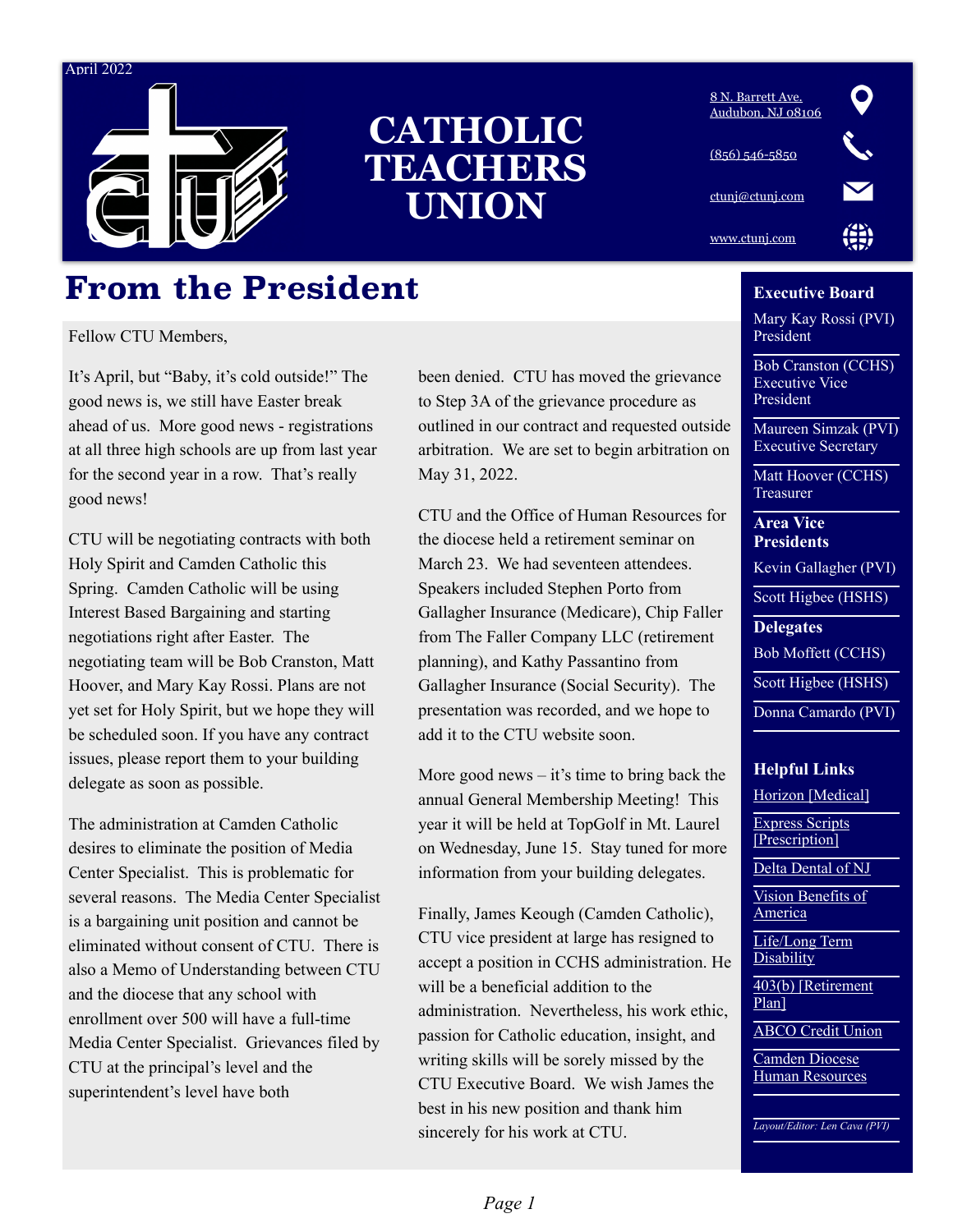April 2022



# **CATHOLIC TEACHERS UNION**

## **Treasury Report**

As of the end of February 2022, CTU is operating at a balance of \$173,863.08. This is a typical balance for us, and there have not been any atypical major expenses to report. All detailed quarterly financial reports can be found on the CTU membership page.

Some major anticipated upcoming expenses include contract negotiations at Camden Catholic and Holy Spirit, both of which will begin in the upcoming weeks. The return of our annual General Membership Meeting is a welcome development,

and I am personally very much looking forward to having it at Top Golf this year! The little bit of extra expense that the new venue created is easily offset by the fact that we did not have a general membership meeting last year. As always, please feel free to reach out to me with any questions or concerns.

Matt Hoover CTU Treasurer

# **Report of Schools**

#### **Camden Catholic High School**

CTU Area Vice President James Keough has taken the school administrative position of Dean of Students effective March 2022. We wish James the best of luck in his new position and thank him for his service to the CTU Executive Board.

The President of Camden Catholic has offered an additional retirement package to any full-time teachers who are 65 years of age or older with at least 20 years of service. Teachers who accept this offer will receive 50% of their final salary paid over a three-year period. CCHS will have the following four teachers retire at the end of the school year: John Kearney, Michael De Meo, Joanne Rell and Frank Solometo. We would like to thank each of them for their dedication to CCHS over their many years of teaching and wish them a wonderful retirement.

As of 3/15/22, CCHS has an incoming freshmen class of 138 students. This figure is in line with the school's goal of 160 students for the start of the 2022-2023 school year.

After some postponements and delays, the arbitration hearing for the full-time librarian position has now been scheduled for May 31st.

CCHS is in the final year of its four-year contract and is looking forward to negotiating a new contract with the school using the Federal Mediation and Conciliation Service (Interest-Based Bargaining) sometime after Easter. A date has yet to be determined.

Bob Cranston CTU Vice President